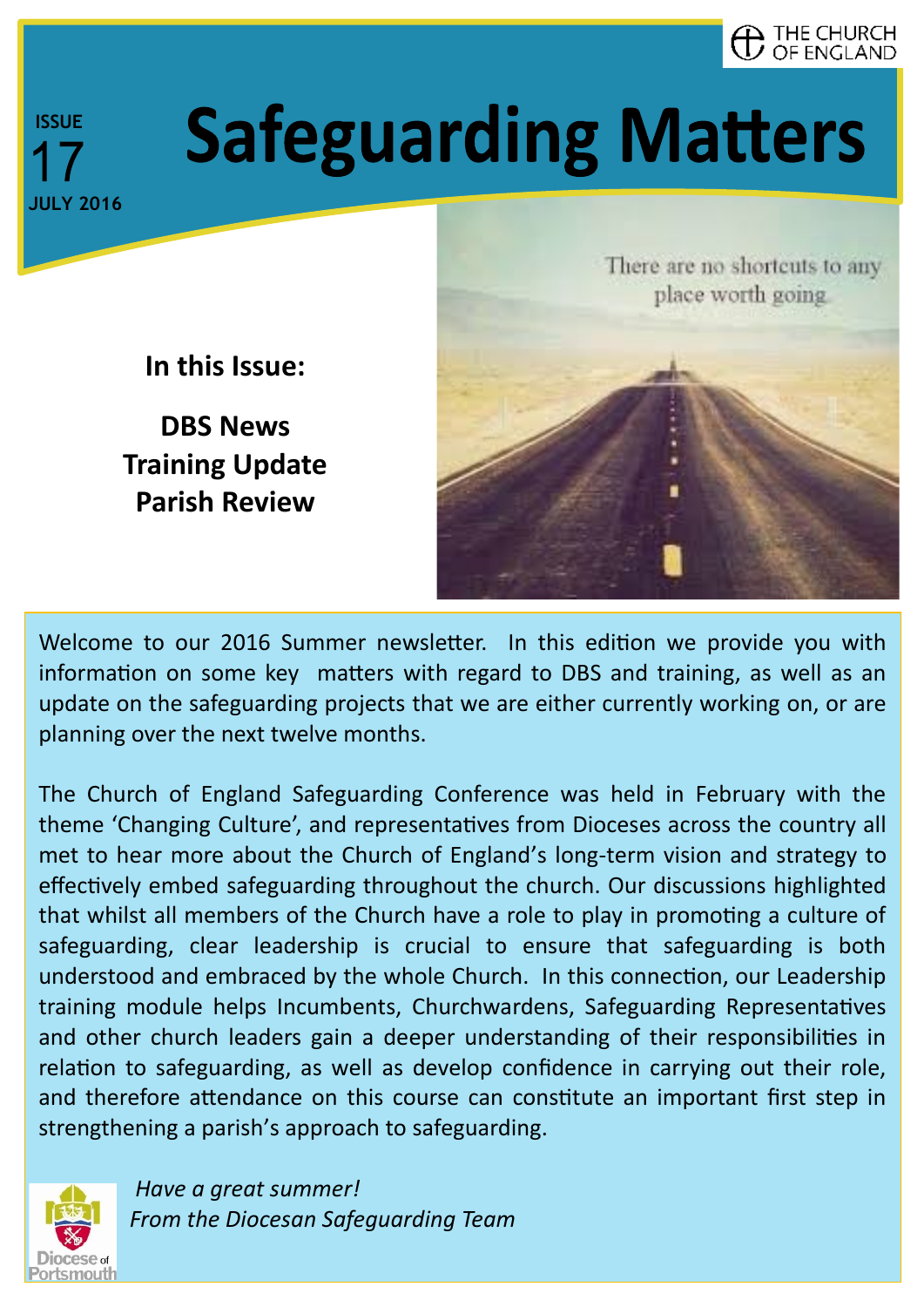# **Safeguarding Update**

# **DBS Timescales and Tracking**

We are experiencing some significant delays in the DBS process, which has resulted in some applicants not receiving their certificates for up to six months. Consequently, we are also receiving a higher volume of queries from parishes in relation to the status of DBS applications, however individuals can track the progress of their own DBS check through the DBS tracking service. To track a DBS application, you will need the applicant's date of birth and the application reference number, and information is then given about what stage the application is at. We are also advising individuals to join the Update Service to reduce waiting times as we can check applicant's DBS certificate status online and get a result straight away. The tracking service is available at **<https://secure.crbonline.gov.uk/enquiry/enquirySearch.do>**

# **Parish Review—Phase One**

[W](http://www.google.co.uk/url?sa=i&rct=j&q=&esrc=s&source=images&cd=&cad=rja&uact=8&ved=0ahUKEwiAh9Dusr7NAhXhDMAKHdQkBJIQjRwIBw&url=http%3A%2F%2Fwww.muli.biz%2Ffeat%2FPr.Op.%2FProject%2520Review%2520Cost%2520-%2520Processes&psig=AFQjCNG6VziJyEklGa6G_z5tZyn)e have now completed Phase One of our parish review project. In total nine parishes participated in this initiative, and the process has enabled us to test the planning, management and output of the review approach, as well as identify areas that may need specific consideration by the safeguarding team in the future.

Overall, the standard of safeguarding in all of the participating parishes was extremely high, despite variations in how they are organised and the activities and events they carry out. It was also evident in all of the parishes that safeguarding is an integral part of their work, and this is in part due to the commitment and support of their leadership who have made significant inroads into effecting the cultural changes necessary to ensure safeguarding is everyone's responsibility.

The reviews also highlighted that not all parishes store their safeguarding records on church premises, and there is a risk that someone other than the record holder could access the files, and whether the documentation can be accessed easily in the record holder's absence. In view of this, it is recommended that parishes have a written protocol in place about how safeguarding records are managed if they are kept off-site.

Further work also needs to be undertaken to ensure all parishes have a safer recruitment process in place for both paid workers and volunteers, and that all appointees are provided with written guidance on the behaviour expected of these individuals when undertaking their roles.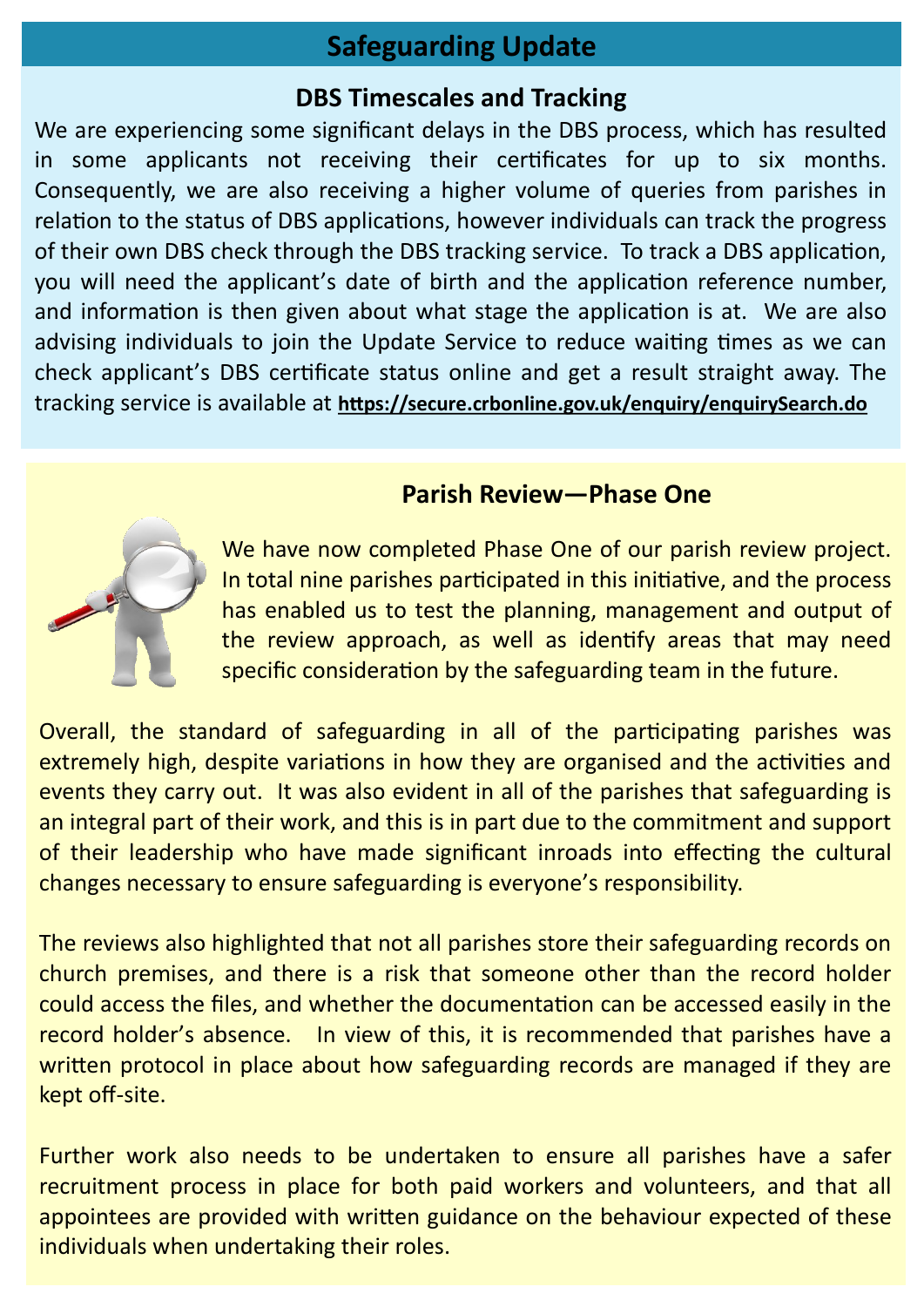# **Safeguarding Update**

We are hoping to get underway with Phase Two of our parish review programme very shortly, and we currently have a handful of parishes who are waiting to go through this process. For further information about this project please contact the Diocesan Safeguarding Team on 02392 899677/665

## **E-mail Accounts**

Our records show that a number of our Parish Safeguarding Representatives share their e-mail account with other family members, which could have implications in relation to confidentiality if sensitive information is able to be read or accessed by others outside of the role. Therefore, we recommend that parishes ensure there are appropriate measures put in place to prevent oversight of person identifiable or confidential information by unauthorised parties, such as having adequate password protection on a shared computer, or a specific parish safeguarding e-mail account which can only be accessed by specific individuals. For more information please contact the Safeguarding team.

| <b>Lone Working Policy</b><br>and Practice<br><b>Guidance</b>                      | This policy will outline the process<br>to follow to ensure the risks to lone<br>workers are minimised.                                                                                                                                                                                           | <b>Planned Consultation:</b><br><b>Nov 2016</b> |
|------------------------------------------------------------------------------------|---------------------------------------------------------------------------------------------------------------------------------------------------------------------------------------------------------------------------------------------------------------------------------------------------|-------------------------------------------------|
| <b>Responding to</b><br><b>Survivors</b><br>of Abuse Policy and<br><b>Guidance</b> | Issued in 2013, this policy outlines<br>how we respond to those who have<br>been abused within the church<br>community. It is currently under<br>revision.                                                                                                                                        | <b>Planned Consultation:</b><br><b>Nov 2016</b> |
| 'In Safe Hands'                                                                    | Issued in 2010, this continues to be<br>the current Safeguarding Policy for<br>the Portsmouth Diocese. Section<br>2A-Safer Recruitment<br>was<br>updated in 2015. Further revision<br>is currently on hold, pending the<br>new policy from the national<br>church, which has now been<br>delayed. | Early 2017                                      |

# **Planned Policies and Practice Guidance**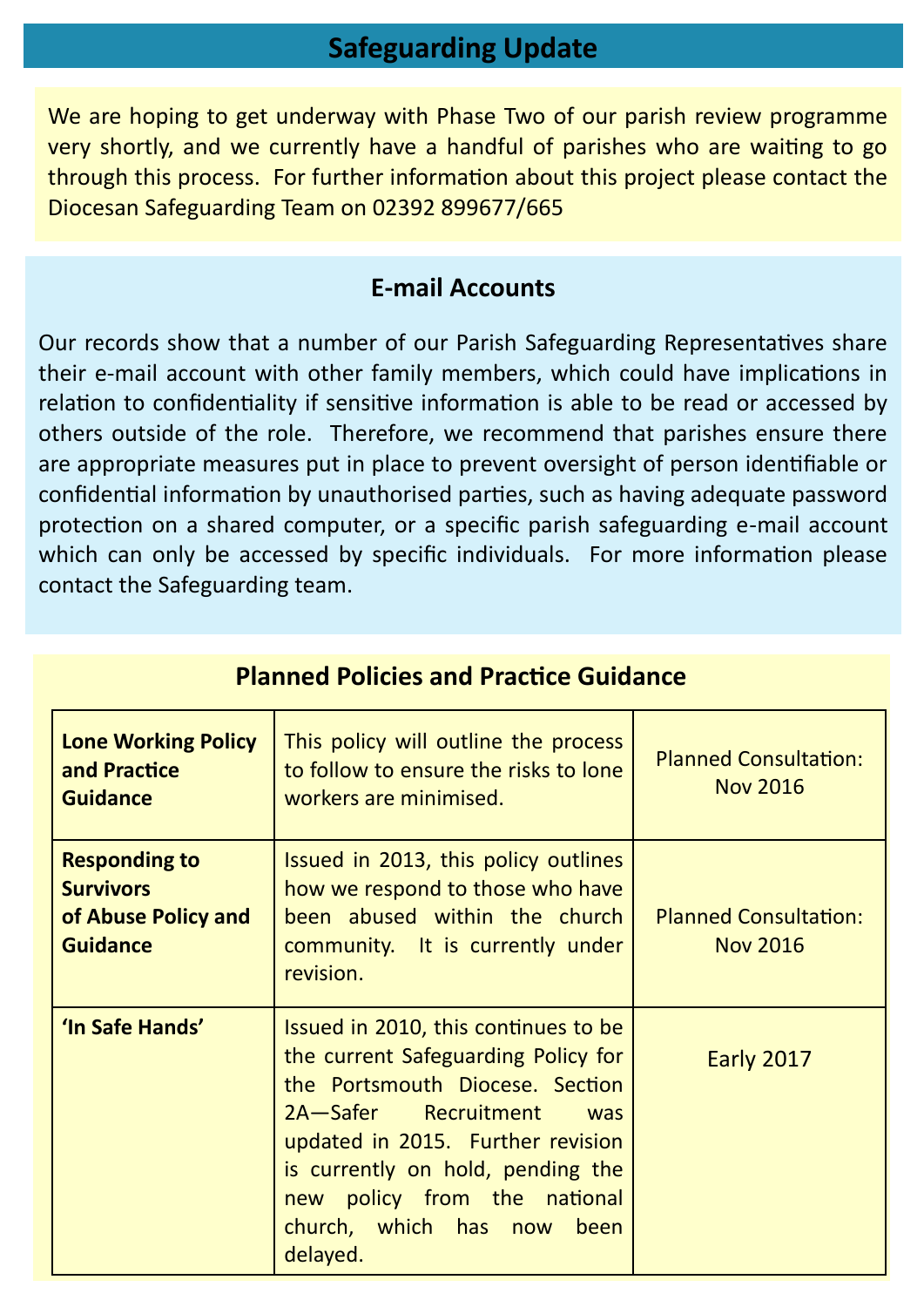# **TRAINING UPDATE**

As outlined in previous newsletters, the proposed national Learning and Development Framework aims to standardise training across the Church of England with the introduction of a modular programme incorporating a number of different safeguarding topics.

As a result we have made some further changes to the Leadership module, which has now been extended to a full day's training to incorporate both safe working practice for leaders and safer recruitment. However, we are aware that some of you have already attended one of these sessions, but not both, and therefore until the end of the year, it may be possible for these individuals to attend this training module on a half day basis. For further information please contact the Safeguarding Team.

#### **Leadership Module**

| For:             | All serving clergy, churchwardens and parish safeguarding<br>representatives. Other church leaders and those in leadership ministry<br>will also be required to attend depending upon their parish<br>responsibilities.                               |
|------------------|-------------------------------------------------------------------------------------------------------------------------------------------------------------------------------------------------------------------------------------------------------|
| When:            | Within three months of commencement of role and thereafter every<br>three years. IME - During Year 6.                                                                                                                                                 |
| Content:         | Creating a Safer Church through Accountability, Response and<br>Recording and Safer Working Practices including Safer Recruitment.                                                                                                                    |
| <b>Duration:</b> | 9.30am-4.30pm with lunch provided                                                                                                                                                                                                                     |
| Trainer:         | Mary Daisy, Diocesan Safeguarding Adviser—Policy and Training                                                                                                                                                                                         |
| Dates:           | Wednesday, 27th July, 2016, Peninsular House, Portsmouth<br>Friday, 16th September, 2016, Portsmouth Cathedral<br>Thursday, 6th October, 2016, Isle of Wight, Quay Arts Centre, Newport<br>Thursday, 3rd November, 2016, Peninsular House, Portsmouth |

 A booking form can be found at the back of this newsletter or online at [www.portsmouth.anglican.org/safeguarding](http://portsmouth.anglican.org/safeguarding)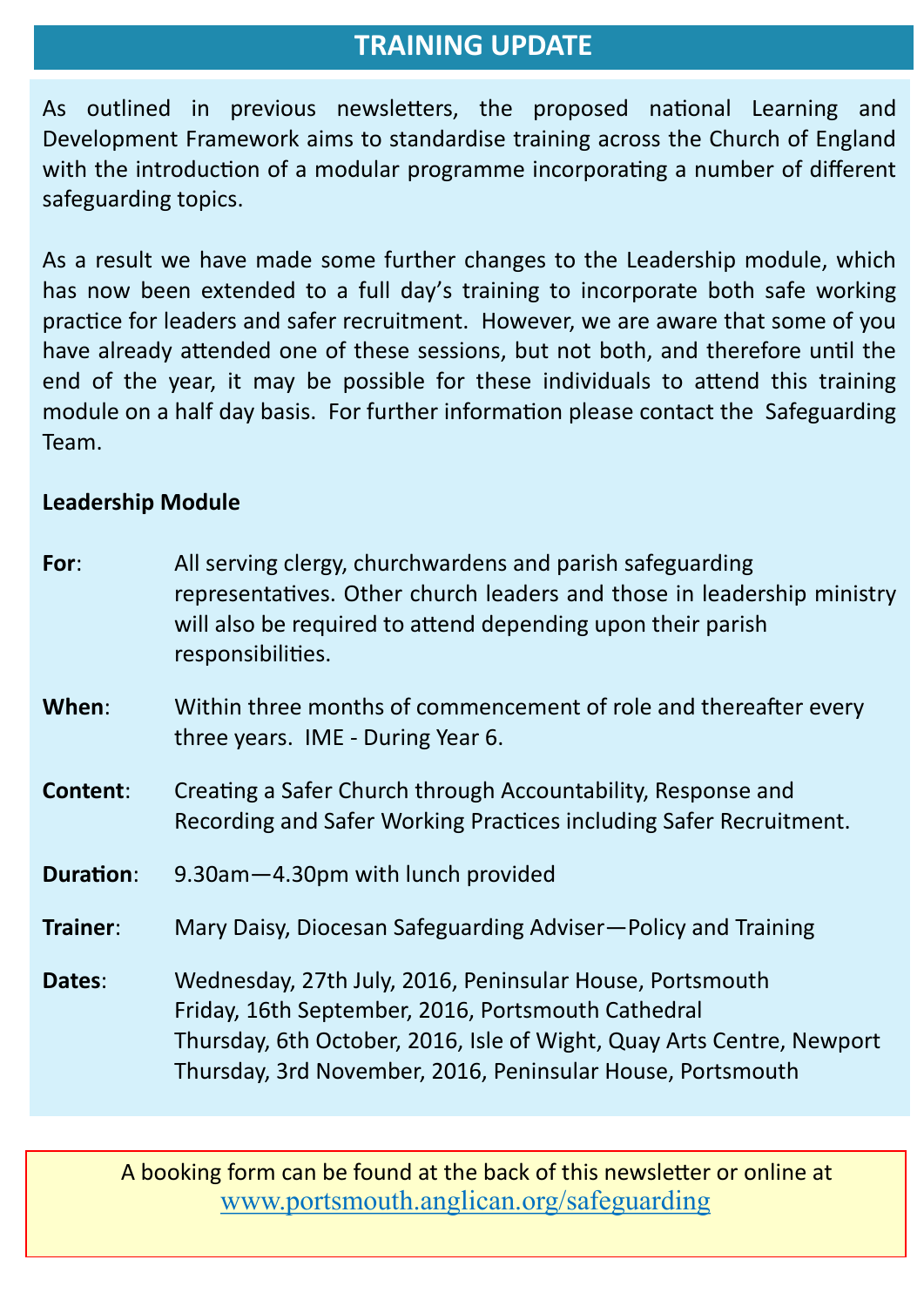### **TRAINING UPDATE**

#### **Managing Offenders**

- **For:** All clergy and parish workers/volunteers who are members of a church support group for high risk offenders who worship in church under Multi-Agency Public Protection Arrangements (MAPPA).
- **Content:** How members of support groups can support high risk offenders pastorally, Safe Supervision, Risk Assessment and Written Contracts.
- **Duration:** 3 hours
- **Trainers:** Jackie Rowlands, Multi-Agency Public Protection Co-ordinator, Hampshire Police and Ian Berry, Diocesan Safeguarding Adviser
- **Date:** Monday, 5th September 2016 9.30 am-12.30pm OR 1.30pm-4.30pm Peninsular House, Portsmouth

# **COMING SOON!!**



**Face-to-Face Basic Awareness Safeguarding Training (Children and Adults)** 

Currently we only offer our basic awareness safeguarding training through e-learning which can be accessed on the Portsmouth Diocesan website. However, we have now increased our training team in order that we can deliver

these modules as face-to-face training workshops across each deanery. We will be communicating details to all safeguarding representatives as to when this training will be available soon.

#### **Responding to Domestic Abuse/Violence**

A number of people registered their interest in this course, and we will be piloting a workshop on this topic very shortly. Details will be distributed to all parishes and will also be available on the website.



#### **Pastoral Care**

This training workshop aims to explore the practical and other implications of pastoral care, confidentiality and confession on safeguarding policy and practice. We aim to pilot a workshop about this toward the end of 2016, with the aim of embedding this module into the safeguarding training programme in 2017.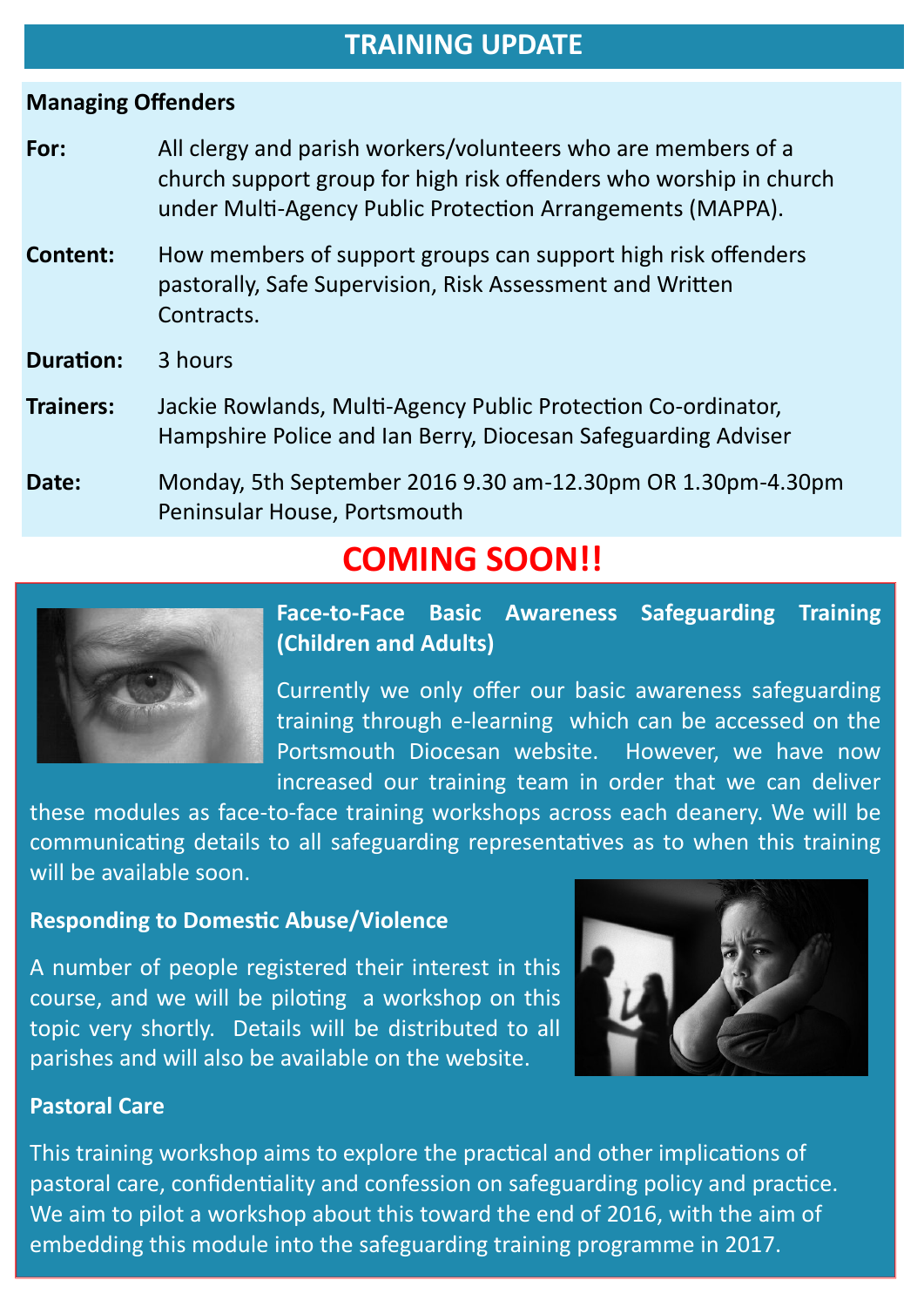# **WHY ARE BOUNDARIES IMPORTANT …?**



Our churches are open communities that encourage people to belong, to befriend and to care for one another. It is therefore of primary importance that church leaders create and maintain a safe environment so that every person within the church is taken care of in the right way.

Having good boundaries in place helps everyone to understand what is

expected of them in terms of their behaviour and communication with others, whilst also discouraging inappropriate conduct. Clear boundaries also help workers to establish standards in their relationships with others, especially children and those who are vulnerable, which protects them whilst also giving them the confidence to challenge behaviour from other workers who may be overstepping the line.

Having clear, written guidelines in place, such as a code of conduct, which set out the responsibilities and expectations of paid and voluntary workers is a visible sign of a church's ongoing commitment to protecting all of its church members. A code of conduct can act as a guide for the individual's decision making and behaviour, as long as it is specific to the aims and needs of the activity or event, and clarifies the systems and standards of practice required.

Inappropriate behaviour, either unwittingly or by design, can arise when individuals are not aware of what the boundaries are, and in circumstances where there are no written protocols, the process for making judgements about the way in which a person undertakes their role can be far more difficult to manage. Therefore, in order to prevent problems from occurring or developing into more serious concerns, churches should make clear from the outset their expectations of behaviour in a written code of conduct or similar guidance which all workers are made aware of, and expected to adhere to.

Further details about safer working practices can be found in Section 2 of the Diocesan Safeguarding Handbook 'In Safe Hands'. Guidance on creating clear boundaries within the church context is also discussed in our Leadership training module.